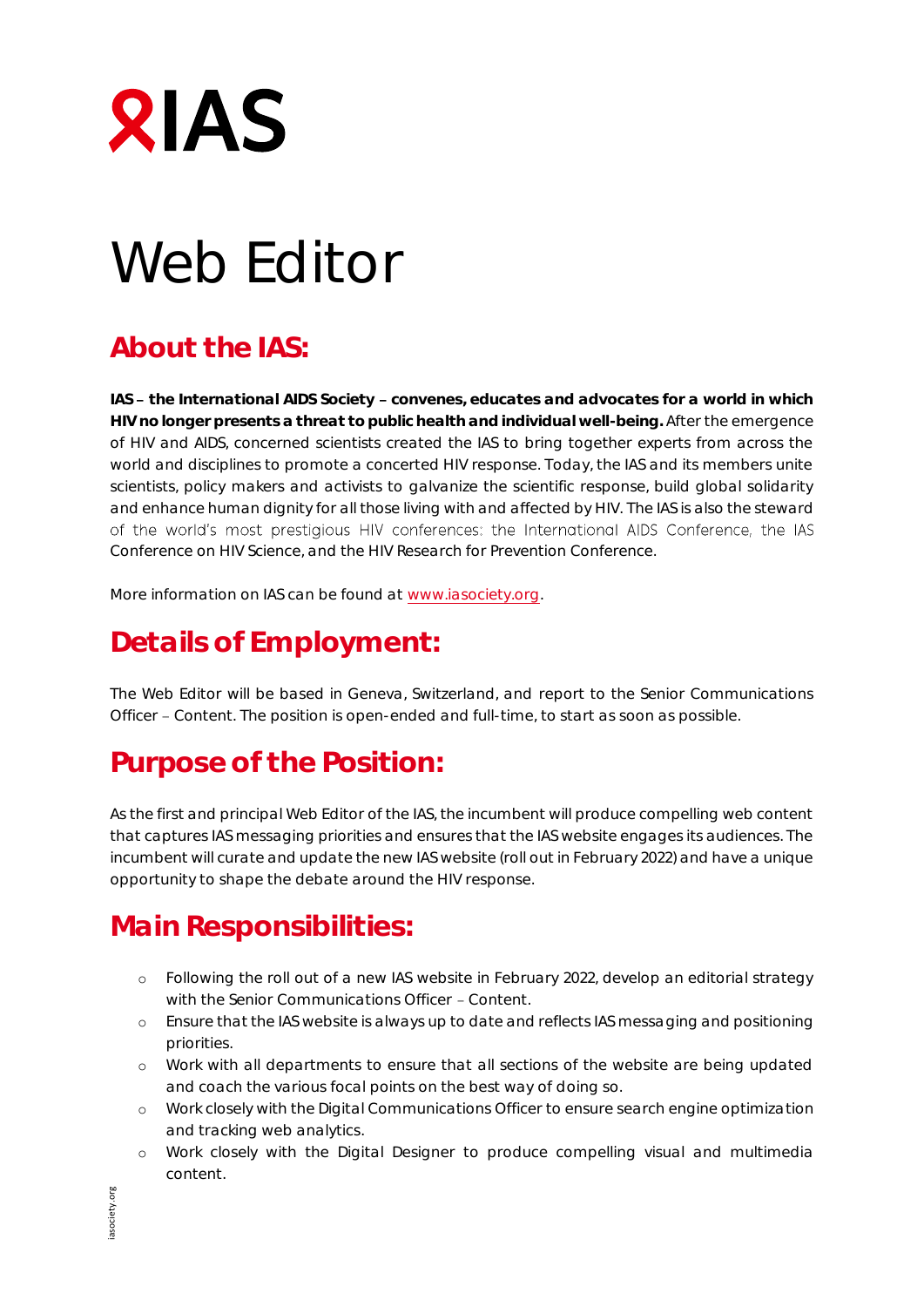

- o Work closely with the Engagement team to optimize traffic back to the website.
- o Ensure that website text is accessible, informative and interesting, paying close attention to narrative flow, messaging, accuracy, tone and house style [1].
- o Ensure that web content complies with copyright and privacy regulations.
- o Proactively suggest improvements to IAS web content management processes.
- o Articulate website KPIs and develop a strategy to meet them.
- o Proactively translate IAS campaigns, events and messaging priorities into compelling content that serves IAS strategic priorities.
- o Train communications focal points in other departments on using the CMS and establish an organization-wide process.

Perform any additional tasks requested by the Senior Communications Officer - Content or Director, Communications and Public Affairs.

#### **Academic Qualifications:**

o A degree in communications, international relations, public health or a related field is highly desirable. A completed project management course would be an asset.

#### **Work Experience:**

- o At least five years of experience working in a web editing role or experience in producing, editing and disseminating multimedia content for online audiences, ideally NGOs, media outlets, international brands or other international institutions
- o Experience with Drupal 9
- o Previous working experience in communications, journalism, public relations and/or marketing
- o A strong, versatile portfolio of well-produced web content
- o Although not essential for this position, the IAS acknowledges the value of the experience of living with HIV and will consider this when evaluating applications.

### **Skills/Competencies:**

- o Very strong writing skills with the ability to write well under pressure
- o Strong attention to detail and quality control of deliverables
- o Strong understanding of how communications and messaging translates across global audiences
- o Ability to conceptualize, plan and execute ideas, as well as transfer knowledge and skills
- o Excellent computer skills (MS Office essential; Adobe Photoshop an asset)
- o Understanding of web development, HTML and Drupal 9

<sup>&</sup>lt;u>.</u> <sup>1</sup> The IAS style quide provides some specific quidance on terminology, but in cases where it is not provided, please consult the UNAIDS terminology guide.